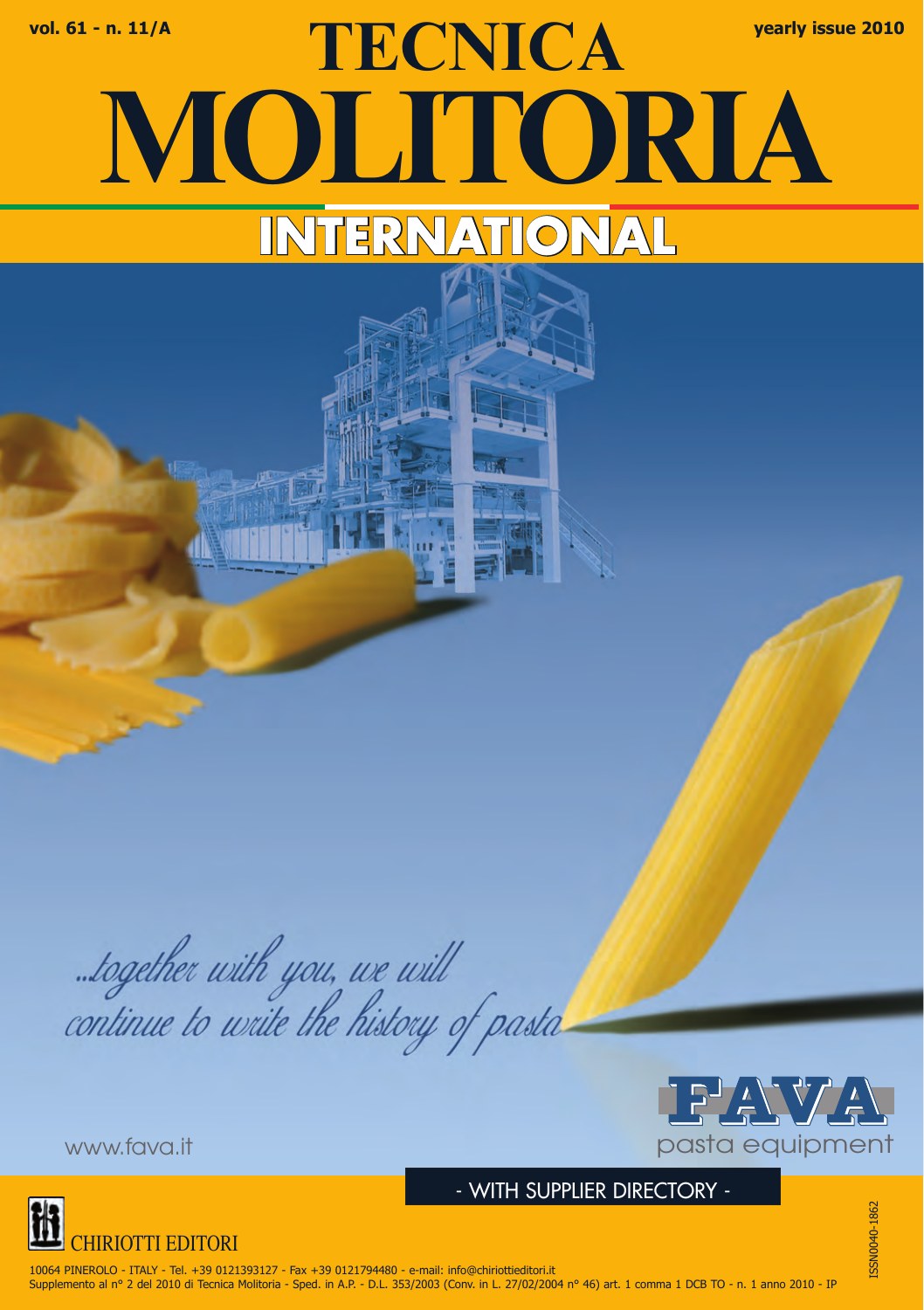**NUTRITION** 

## PASTA and COUSCOUS: basic foods of MEDITERRANEAN tradition

#### **M.G. D'Egidio1 \* - M.A. Pagani2**

1 CRA-Consiglio per la Ricerca e la Sperimentazione in Agricoltura - Unità di Ricerca per la Valorizzazione Qualitativa dei Cereali - Via Cassia 176 - 00191 Roma - Italy 2 DISTAM, Università degli Studi di Milano - Via Celoria 2 - 20133 Milano - Italy

\*corresponding author: mariagrazia.degidio@entecra.it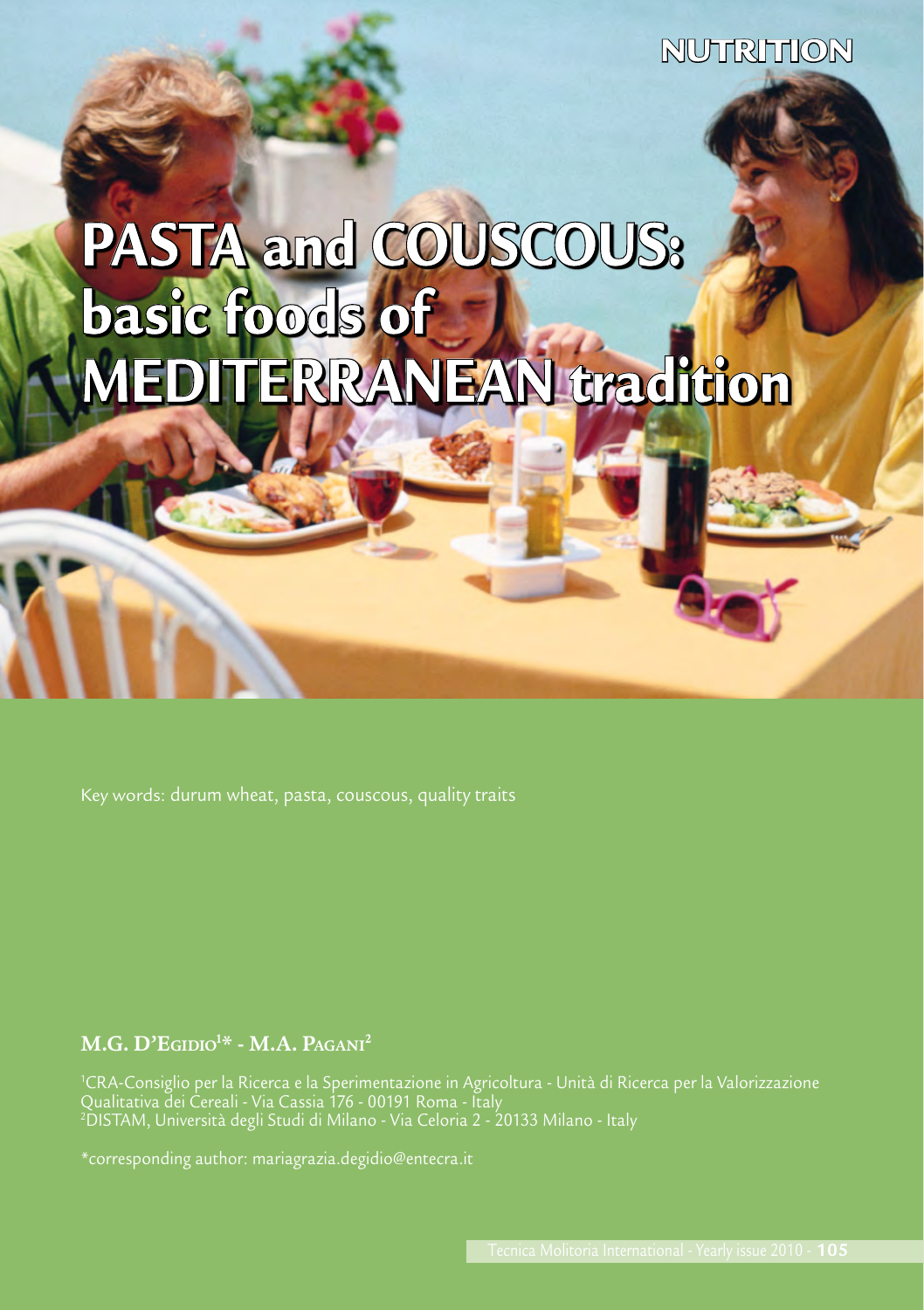### **NUTRITIO**

#### **ABSTRACT**

products, pasta and couscous, is here presented. Data about production and consumption of these two products are reported. The influence of

#### **INTRODUCTION**

Durum wheat is a crop of primary importance for many Mediterranean countries where its derived products represent staple foods. According to the International Grains Council, the world production of durum wheat was 37.7 million tons in 2008; in particular, Canada and Italy were the main producers in the world. In the same period, at the EU level, durum wheat production reached 9.3 million tons (about 24.7% of world production). Italy by itself produced 4.3 million tons: these figures, together with the French, Spanish, and Greek production, cover about the 96% of the European total.

Durum wheat is mainly used for pasta production in Western Countries (**fig. 1**) but couscous, another important product obtained from this crop, is very popular in the tradition of many countries of the Mediterranean area, together with bread, as pointed out by Guezlane (1994).

A brief overview of the main durum wheat end-products, pasta, and couscous, follows.

#### **PASTA**

Pasta is a basic product of the Italian tradition. Italy is the first producer in the world (**table 1**) with more than 3 million tons per year (corresponding to about 28% of world production), of which approximately 50% is exported. In Italy, pasta industry is currently represented by about 130 industrial factories (with an average capacity of 1,000 tons per day) and is a key sector of the national economy (Un.i.pi., 2008).

Italy also has the leadership of the pasta consumption (**table 2**) with 27 kg per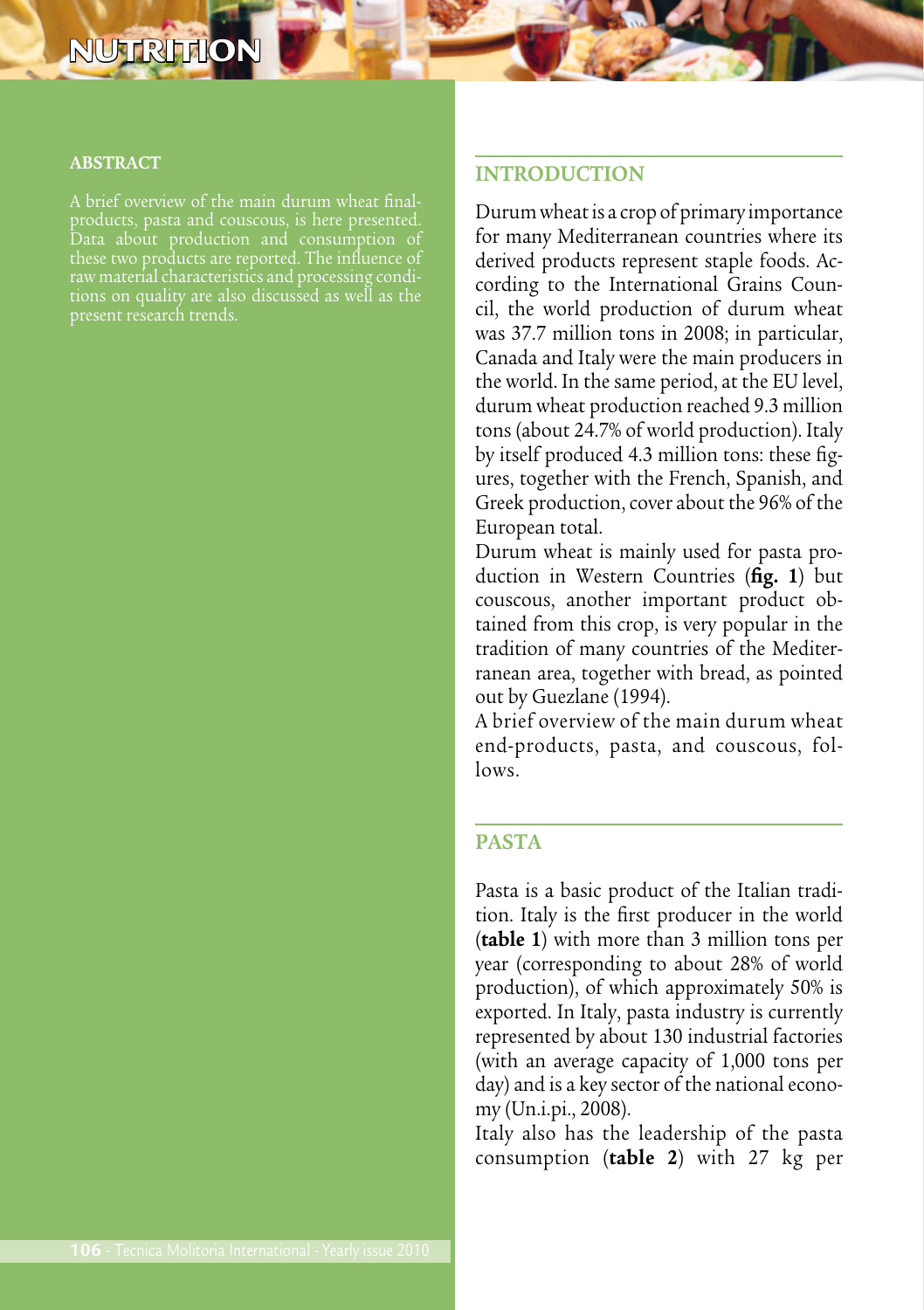



**Fig. 1** - Consumption of main durum wheat food-prod-

| Table 2 - Pasta consumption in the world (source: |  |
|---------------------------------------------------|--|
| Un.i.p.i. 2008).                                  |  |

| Countries   | kg/year<br>per capita | Countries          | kg/year<br>per capita |
|-------------|-----------------------|--------------------|-----------------------|
| Italy       | 27.0                  | Canada             | 6.5                   |
| Venezuela   | 12.9                  | Turkey             | 6.0                   |
| Tunisia     | 11.7                  | Russia             | 6.0                   |
| Greece      | 10.3                  | Austria            | 5.6                   |
| Switzerland | 9.5                   | Belgium-Lux.       | 5.4                   |
| USA         | 9.0                   | Estonia            | 5.3                   |
| Sweden      | 9.0                   | Spain              | 5.1                   |
| Chile       | 8.1                   | Slovak Rep.        | 5.0                   |
| Peru        | 7.5                   | <b>Bolivia</b>     | 4.8                   |
| France      | 7.5                   | <b>Netherlands</b> | 4.4                   |
| Argentina   | 7.2                   | Lithuania          | 4.4                   |
| Hungary     | 7.0                   | Letvia             | 4.1                   |
| Germany     | 7.0                   | Dominican Rep.     | 4.0                   |
| Portugal    | 6.7                   | Australia          | 4.0                   |
| Brazil      | 6.7                   | Israel             | 4.0                   |
| Czech Rep.  | 6.5                   |                    |                       |

|                  | Table 1 - Pasta production in the world (source: |  |  |
|------------------|--------------------------------------------------|--|--|
| Un.i.p.i. 2008). |                                                  |  |  |

| Countries  | tons      | Countries       | tons   |
|------------|-----------|-----------------|--------|
| Italy      | 3,228,000 | Portugal        | 74,000 |
| <b>USA</b> | 2,000,000 | Hungary         | 67,000 |
| Brazil     | 1,500,000 | Dominican Rep,  | 65,000 |
| Russia     | 858,400   | Romania         | 52,600 |
| Turkey     | 600,400   | Czech Republic  | 48,755 |
| Egypt      | 400,000   | Switzerland     | 48,215 |
| Venezuela  | 350,333   | <b>Bolivia</b>  | 43,000 |
| Germany    | 297,000   | Guatemala       | 38,000 |
| Argentina  | 291,300   | Austria         | 37,803 |
| Mexico     | 285,000   | United Kingdom  | 35,000 |
| France     | 244,959   | Ecuador         | 32,000 |
| Peru       | 231,493   | Slovak Republic | 22,000 |
| Spain      | 229,000   | Sweden          | 20,200 |
| Canada     | 170,000   | Jordan          | 20,000 |
| Poland     | 150,000   | Costa Rica      | 20,000 |
| Greece     | 150,000   | El Salvador     | 13,000 |
| Japan      | 144,500   | Syria           | 9,005  |
| Chile      | 139,410   | Lithuania       | 5,976  |
| Colombia   | 131,270   | Panama          | 4,364  |
| Tunisia    | 110,000   | Latvia          | 1,845  |
| India      | 100,000   | Estonia         | 1,400  |



**Fig. 2** - Main uses of durum wheat in Italy (source:

Table 3 - Technological requirements of durum wheat for pasta production.

#### **Physical parameters**

| Impurities (foreign materials, other cereals) |
|-----------------------------------------------|
| Black specks, bran particles                  |
| Ash content                                   |
| Vitreousness                                  |
| Test weight, 1,000 seed weight                |
| Protein content, gluten quality, colour       |
|                                               |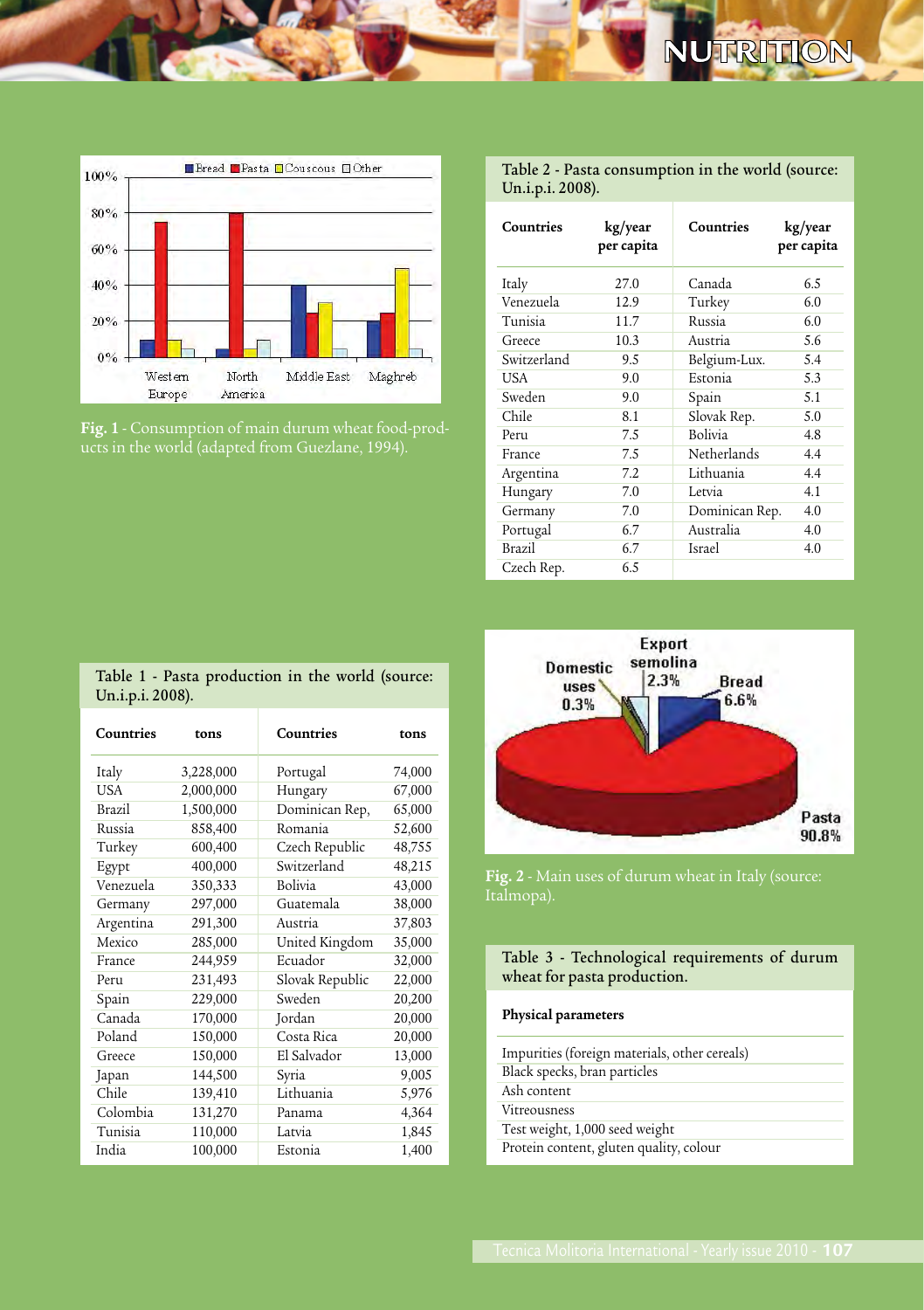capita per year; for reasons related to history, culture, and quality, pasta is strictly connected with durum wheat, universally considered the best raw material. Even for specific legal reasons (durum wheat semolina is the only raw material allowed for dry pasta products), the Italian pasta industry has always focused on the quality of durum wheat, knowing that the undisputed success of Italian pasta in the world is strictly related to using raw materials of high quality.

#### **Quality parameters**

In the agro-food domain, quality is a term frequently used, but not easily definable, as it is intended to describe a set of features: sanitary, technological, nutritional, and sensorial.

The sanitary quality in the pasta sector is a pre-requisite that must be guaranteed for consumer's health; the technological quality refers to the fitness of raw materials for a specific industrial process whereas the sensory quality relates to consumer acceptability. Lastly, the nutritional quality is linked to the chemical composition and the presence of specific elements and/or bioactive compounds suitable to satisfy the nutritional needs of consumers and contribute to their welfare and health. These compounds have to be present in the raw material and maintained during the technological process.

#### *Technological quality*

The technological quality of raw materials is of particular importance as it determines their industrial use. In Italy, about 90% of durum wheat production is used for the pasta-making process (**fig. 2**), so the quality

of durum wheat is primarily seen in terms of suitability for pasta production.

In **table 3** the kernel parameters influencing the milling process and the quality of semolina and pasta products are summarized. In Italy, a voluntary durum wheat grading system was also defined by National Standard Body (U.N.I. Standard 10709, 1998). This standard is based on physical and technological parameters and fixes the maximum limits for factors suitable to adversely affect grain quality.

Protein content, gluten quality, and colour are the main requirements of raw material in order to obtain pasta of very acceptable quality. Therefore, the characteristics of final products are linked to the properties of raw materials, that reflect in turn the influence of genotype and cultivation environment (Mariani *et al*., 1995); in fact, the protein quality is highly dependent on the environment (locality, year, etc.), while the gluten quality and colour are mainly affected by genotype.

Besides the raw material parameters, pastaproduct quality is influenced by the technological process and, hence, by milling and the

| Table 4 - Textural characteristics of cooked pa-<br>sta. |  |
|----------------------------------------------------------|--|
| Primary parameters                                       |  |
| firmness                                                 |  |
| consistency                                              |  |
| elasticity                                               |  |
| stickiness                                               |  |
| Secondary parameters<br>chewiness                        |  |
|                                                          |  |
| bulkiness                                                |  |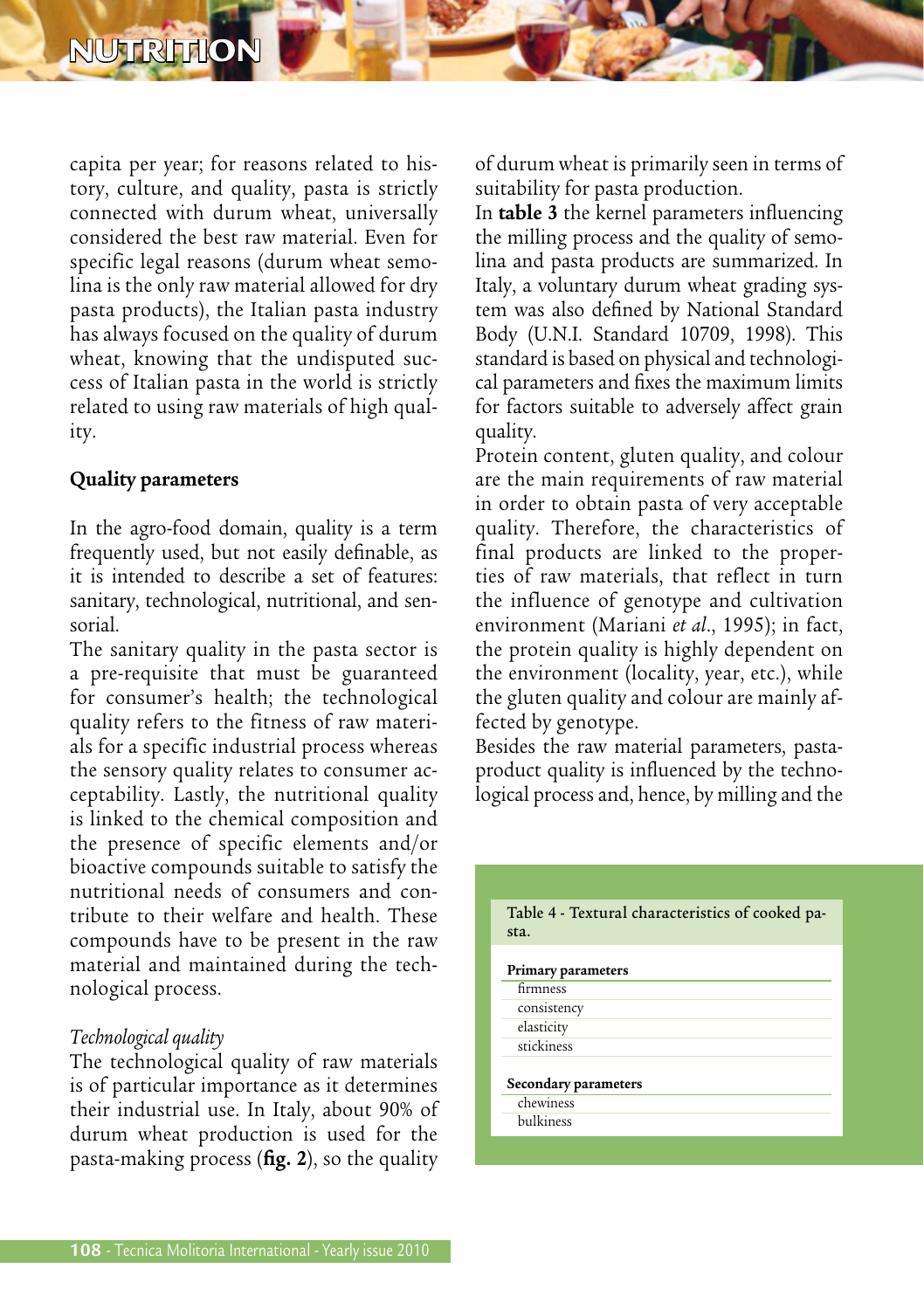

pasta-making process. Many improvements have been introduced in pasta processing and significant success was achieved in '70s by introducing high temperatures (HT) in the pasta drying phase. HT drying cycles have become universally accepted in pasta processing; HT conditions yield firmer, less sticky pasta than traditional low temperature (LT) drying cycles (Dexter *et al*.,1981 and 1983; D'Egidio and Nardi, 1991).

Raw material quality, particularly protein content and gluten quality, plays a different role when using HT or LT technology (D'Egidio *et al*., 1990). These authors emphasized that the two parameters play an almost equivalent statistical role in the case of LT drying-cycles, whereas the protein content becomes prevalent compared to the gluten quality if HT drying-cycles are used. Therefore, the choice of suitable raw materials should take into account the technological conditions adopted during each phase of the process. Moreover, other parameters of semolina (as starch damage and α-amylase activity) are determinant for controlling the extent of the heat-damage induced by drying (Resmini *et al*., 1996).

#### *Hygienic and sanitary quality*

At present, hygienic and sanitary quality is receiving much attention, thus benefitting consumer safety. Fusarium head blight is a fungal disease of small-grain cereals with a strong impact on food safety because of the presence of trichothecene mycotoxins in infected kernels. The most prevalent trichothecene in *Fusarium-*infected wheat is deoxynivalenol (DON). Trichothecenes are thermally stable, but, during milling, they distribute among the mill fractions in various proportions. Nowicki *et al*. (1988) found that retention of DON in semolina

obtained from severely infected durum wheat was about 80% lower than the concentration in clean wheat; DON concentration was further reduced to 50% during pasta cooking, due to leaching into the cooking water. Visconti *et al*. (2004) reported that DON retention (on a dirty wheat basis) for durum wheat artificially inoculated with *F. graminearum* and *F. culmorum* averaged 77% in cleaned wheat, 37% in semolina, 33% in spaghetti and 20% in cooked spaghetti. The debranning process of durum wheat before milling (Dexter and Wood, 1996; Bottega *et al*., 2009) might allow a significant reduction of DON concentration in durum wheat kernels, being the mycotoxins accumulated mainly on the kernel external layers.

The environmental conditions (temperature, rainfall, etc.) during the grain filling period are among the factors responsible for mycotoxin contamination. In Italy, the agroclimatic characteristics of areas traditionally dedicated to durum wheat cultivation, such as the Southern regions, are generally characterized by drought and low levels of rainfall, conditions which are naturally conducive to yielding safe crops. Particular attention to fungal contamination in the early phases of grain filling and the choice of specific and cautious agro-technical practices could help to contain fungal diffusion and mycotoxin contamination.

#### *Sensorial quality*

The sensorial quality is the aspect closest to consumer concerns. It is strongly linked to eating habits and traditions. For the Italian consumers, pasta quality is based on cooking performance and resistance that are mainly represented by textural characteristics (**table 4**), generally evaluated according to sticki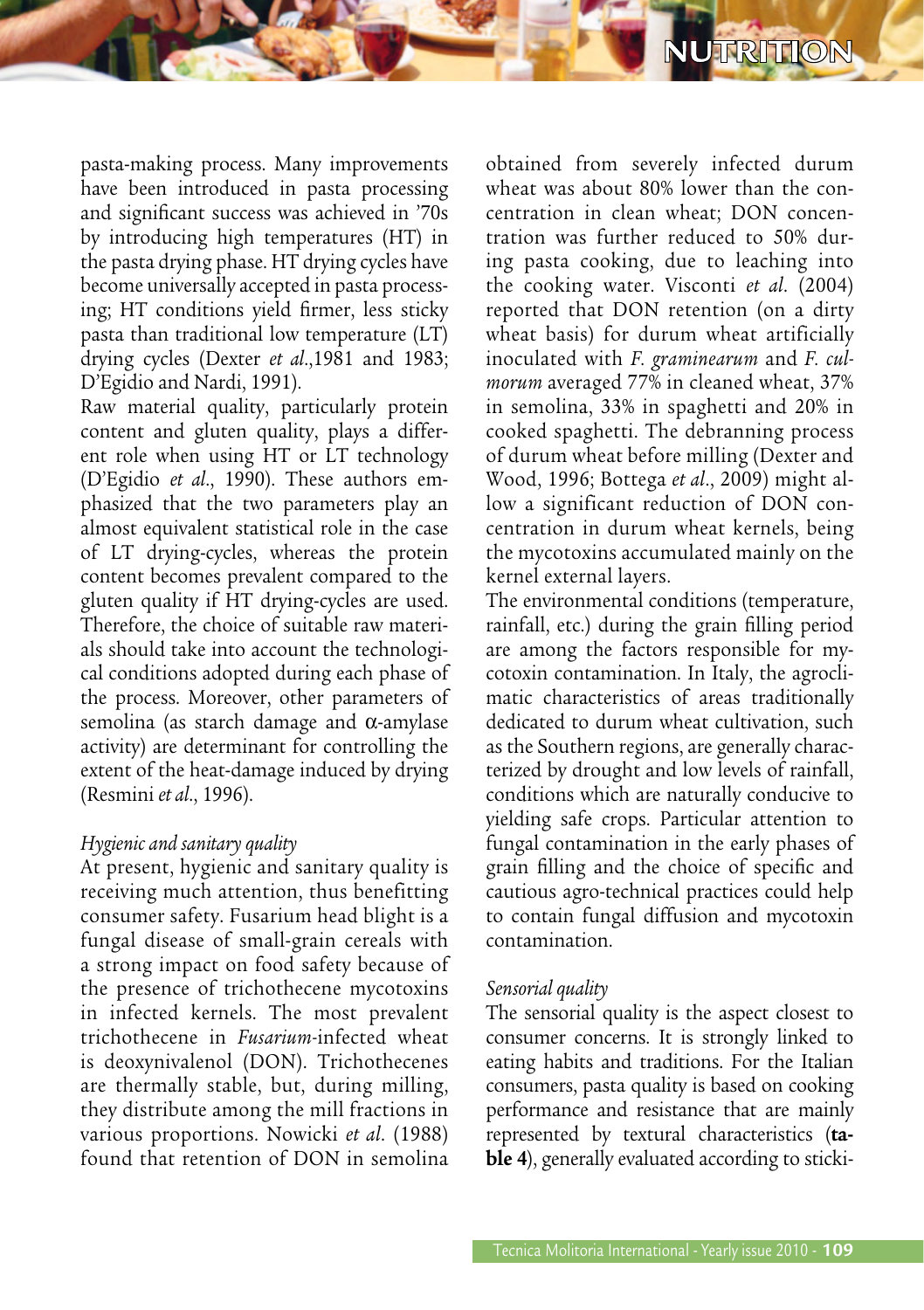ness, firmness, and bulkiness (D'Egidio and Nardi, 1996).

#### *Nutritional quality*

The nutritional quality of pasta is strictly related to the composition of the raw material as pasta formulation is merely constituted by semolina and water. Durum wheat, like all cereals, is rich in starch, has a moderate protein content and low fat level; its mineral and fibre content is related to milling process conditions. From a nutritional point of view, pasta can be assessed as a very natural food, conforming to present dietary/nutritional guidelines, which suggest the daily consumption of foods containing high percentages (at least a share of 45% carbohydrates) of slowly digestible carbohydrates, such as starch.

In addition, different bioactive compounds can be found in durum wheat grains. Among those molecules, two main classes have received much attention: fibre and antioxidants. As for fibre, besides the natural amounts of FOS, arabinoxylans, resistant starch and β-glucans present in durum wheat kernels, it is more and more frequent to find works about the possibility to increase their level by adding other cereal meals (e.g., from barley or oat, sources richer in β-glucans). A similar approach can be adopted for antioxidant compounds: durum wheat is naturally rich in phenolic compounds (phenolic acids, alchilresorcinol, etc.), carotenoids, vitamins but their amount is drastically reduced after milling. Therefore, it is important to maintain their native level by adopting specific technological conditions or adding other cereals. Other classes of compounds, such as lignans characterised by estrogenic activity, are also considered of interest (Durazzo *et al*., 2009).

#### **COUSCOUS**

Couscous, one the most famous Arabian dishes, is the food-staple made from durum wheat, which is second only to pasta in world popularity and consumption. It's mainly produced in North Africa. According to Habib Burguiba, ex-leader of Tunisia, the border of Maghreb, the oriental region of North Africa, is marked by an "imaginary line", corresponding not to a geographic but to a cultural boundary: east of that line the staple-food is rice; west, the staple-food is couscous (www.saudiaramcoworld.com).

In North Africa couscous plays the role that semolina pasta has in Italy. Algeria is the leader of couscous production (about 1 million tons/year), above all consisting of homemade or artisanal production; in this Country couscous consumption reaches 50 kg per capita/year, while in Tunisia it is about 20 kg per capita/year. Even if the figures are much lower, couscous is becoming more and more present in some European Countries, particularly in the Mediterranean area: this trend is surely related to the growing interest towards the so-called "ethnic foods" and the increase in the population of Arabian-origin people living in Europe.

Although durum wheat semolina is considered the best raw material for couscous preparation, other cereals, such as sorghum, millet, maize or fonio are used, especially in West and sub-Saharan Africa (Galiba *et al*., 1987; Aboubacar and Hamaker, 1999).

Couscous is traditionally prepared by a lengthy, hand mixing of semolina and salted water in a large wooden dish (**fig. 3**) until granule formation is attained. The agglomerates are firstly sieved to obtain a uniform size (generally three types are produced: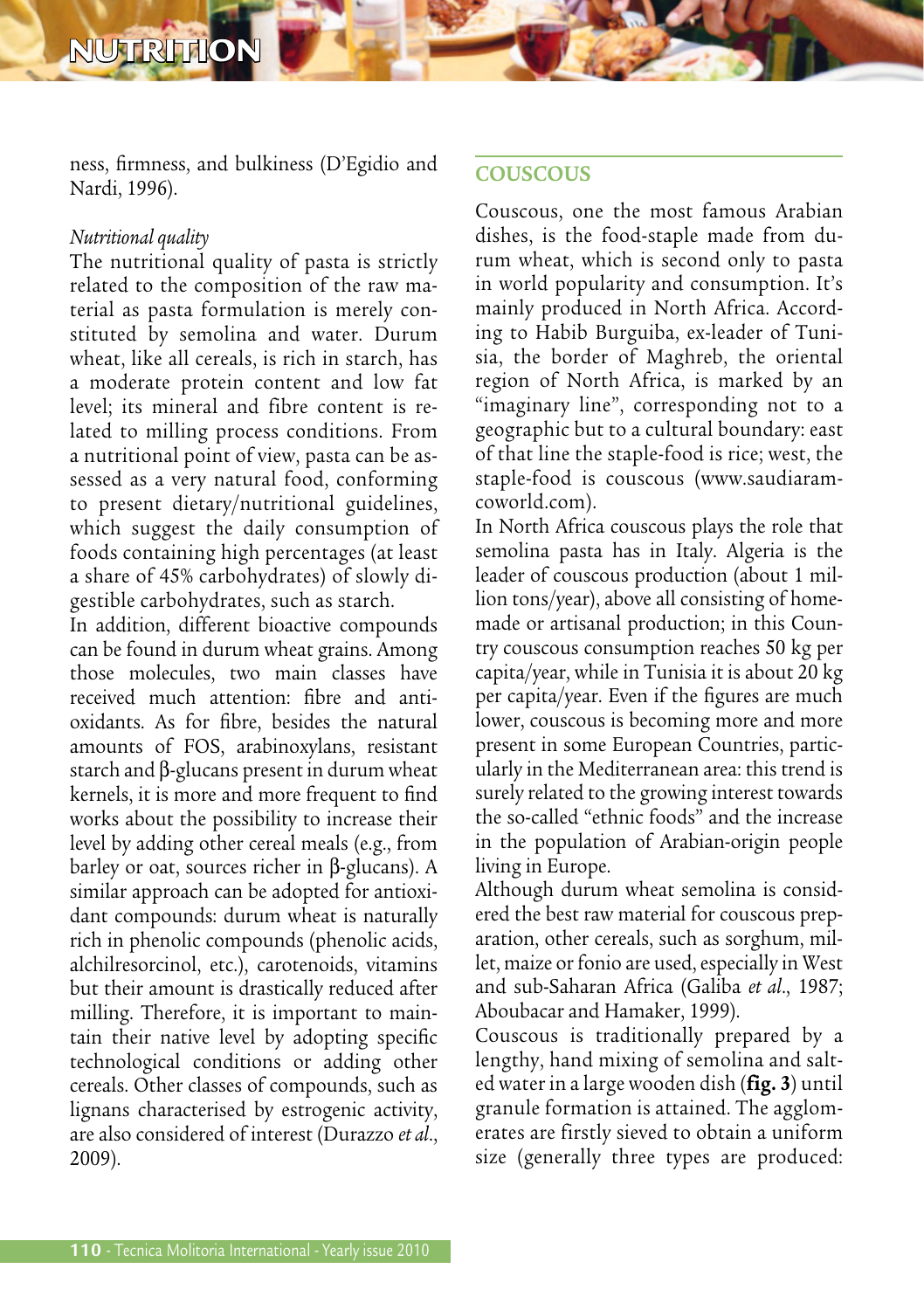coarse, medium, and fine size), eventually steamed, then sun-dried and stored, as summarized in the flow-sheet of **fig. 4**. The drying step is strictly related to the climatic conditions that account for the production of home-made couscous during the sunny summer months (Kaup and Walker, 1986). The final cooking of this product is carried out by steaming the couscous agglomerates inside a particular device, the *couscousière*, formed by two superimposed pots (**fig. 5**): the granules, placed on the perforated bottom of the top pot, are steamed for 30-40 minutes at least. The main disadvantages

of the home-made product consist of not only its long final cooking procedure but also the development of rancidity during storage (Pagani *et al*., 2009).

The industrial production of couscous started in '70s (Debbouz and Donnelly, 1996). The main steps of the current process, summarized in **fig. 6** and carried out in fully automated lines assuring a production up to 2,000-3,000 kg/hour (**fig. 7**), are the same as the artisan ones. After the mixing of semolina and water, the formation of aggregates is completed in special rotary sieves (*rouleur*) which, at the same time, allow the granules to be separated according to size and remove the non-hydrated semolina fraction. The couscous granules are then placed on a belt and cooked by steaming. This operation plays an important role in determining couscous quality. In fact, the effects on physical properties and cooking characteristics are strictly related to the steam temperature, the treatment time and the diffusion of steam inside the mass: in this regard, some lines use steam injectors to spray steam over and under the product, assuring a more homogeneous cooking of the product layer (www.fava.it). In any case,

the pre-cooking assures a dramatic reduction in cooking time (only a few minutes). Drying (generally performed in dryers for short pasta), cooling, and final sieving complete the steps of this industrial process (Quaglia, 1988).

NUTRITION

As quoted above, the product is typically sold in three different sizes: small couscous, recommended for cake preparation, principally formed by aggregates with diameters lower than 1.5 mm; medium couscous, 1.7-2 mm diameter, the most appreciated for traditional dishes; coarse couscous, with particle size up to 2.5 mm (Kaup and Walker, 1986). In any case, the native semolina particles are easily recognizable in the agglomerates (**fig. 8**).

#### **Quality parameters**

Although the consumption of couscous is increasing, few studies to date have investigated the role of raw materials and process parameters on its quality. Moreover, the definition of quality parameters is still not clear. Uniform size, pleasant colour and no unusual flavour can be used to describe the quality of the dry aggregates (Debbouz *et al*., 1994; Debbouz and Donnelly, 1996; Ounane *et al*., 2006). The cooking behaviour considers rehydration and cooking times, sauce absorption capacity (Debbouz and Donnelly, 1996; Ounane *et al*., 2006) without aggregation of granules (Guezlane and Abecassis, 1991) and sensory indices related to texture, as stickiness and mouthfeel (firmness and smootheness) (Debbouz *et al*., 1994; Kaup and Walker, 1986). Few studies suggest to complete and/or replace the sensory judgement with an instrumental approach (Guezlane and Abecassis, 1991; Yettou *et al*., 1997).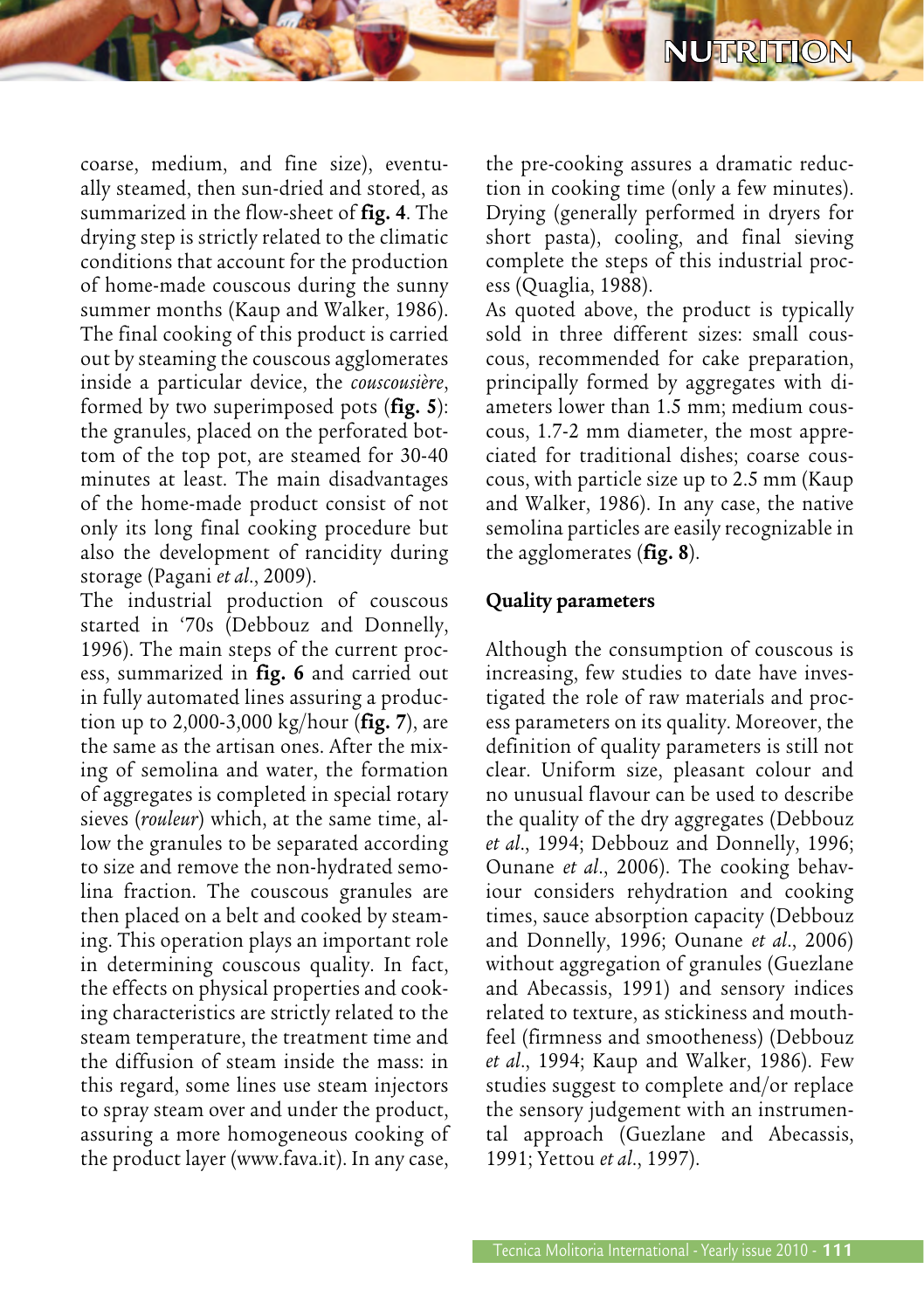## NUTRITION





**Fig. 3** - Home-made production of cous-







**Fig. 6** - Flow-sheet of industrial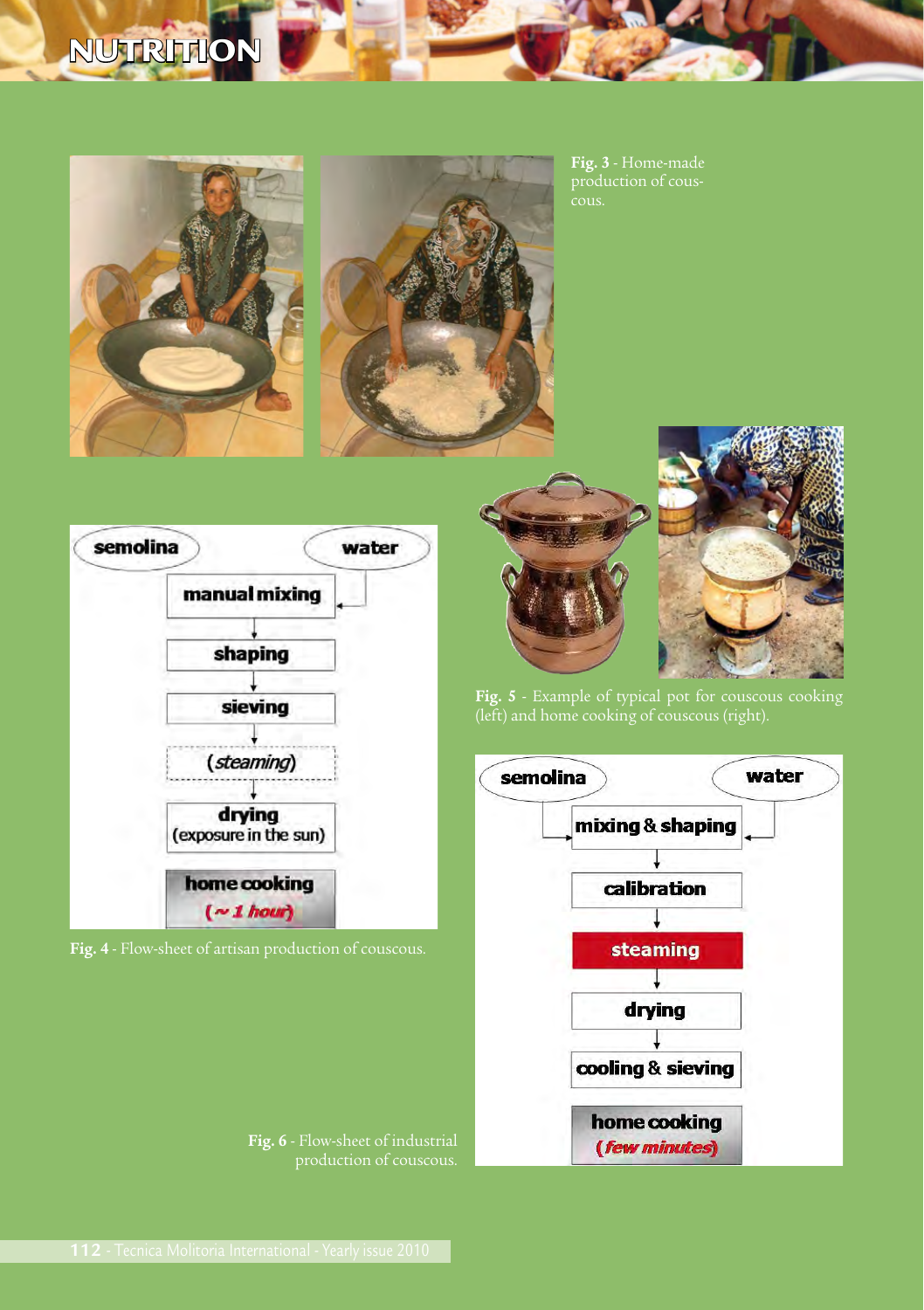#### **Influence of raw materials and process conditions on couscous characteristics**

Home-made couscous is generally prepared by coarse semolina: this preference could be due to the higher product yield observed when this type of semolina is used, despite its lower water absorption during mixing (Debbouz *et al*., 1994). The role of protein quantity in determining couscous quality is controversial: some authors referred to a decrease in stickiness as protein content increased (Debbouz *et al*., 1994) while others showed no significant relationship between couscous characteristics and semolina protein or gluten quantity and quality (Ounane *et al*., 2006).

The starch damage of semolina can play a role in controlling the water absorption index, both in cold and hot water (Debbouz *et al*., 1994; Pagani *et al*., 2009).

A recent work (Ounane *et al*., 2006) established the importance of lipid fraction on couscous characteristics. In particular, polar free lipid content of semolina was positively related to product firmness, while free lipid and non-polar lipid content were negatively related to aggregate swelling. The lipid fraction can play another important role during couscous storage. In fact, phenomena of rancidity with the appearance of off-flavours can frequently be detected (Pagani *et al*., 2009). This negative trait can be greatly reduced using a high temperature drying cycle (HT: 90°C for 1 hour) (**fig. 9**). This important result for the shelf-life of the product was in part related to the higher aggregate density and to a more effective lipase inactivation assured by HT cycles.

Other researchers (Debbouz and Donnelly, 1996) showed that the extrusion conditions (single or twin screw extruder) are also de-

terminant for physical and cooking properties: the high-temperature short-time twin screw extruders assured an intense yellow colour and a high degree of starch gelatinization, a modification responsible for higher water absorption, shorter cooking times, better appearance and sensory evaluation. These results indicate that starch fraction has a determinant role in the properties of the product but many aspects have to be better clarified.

#### **CONCLUSIONS**

In conclusion, pasta and couscous are two staple, traditional foods of the Mediterranean regions with simple raw materials and recipes (semolina and water are the only raw materials), inexpensive processing and preparation, long shelf-life, and versatility of preparation. Moreover, the interest in pasta and couscous is well suited to contemporary lifestyles where consumers appreciate foods characterized by their functional properties, low amounts of fat and low glycemic index. In fact both foods fully satisfy the requirements of well-being and health, nature and tradition, taste and pleasure.

#### **REFERENCES**

- Aboubacar A., Hamaker B.R., 1999. Physicochemical properties of flours that relate to sorghum couscous quality. Cereal Chem., 76, 308-313.
- Bottega G., Cecchini C., D'Egidio M.G., Marti A., Pagani M.A., 2009. Debranning process to improbe quality and safety of wheat and wheat products. Tecnica Molitoria International, 67-78.
- Debbouz A., Dick J.W., Donnelly B.J., 1994. Influence of raw material on couscous quality. Cereal Food World, 39, 231-236.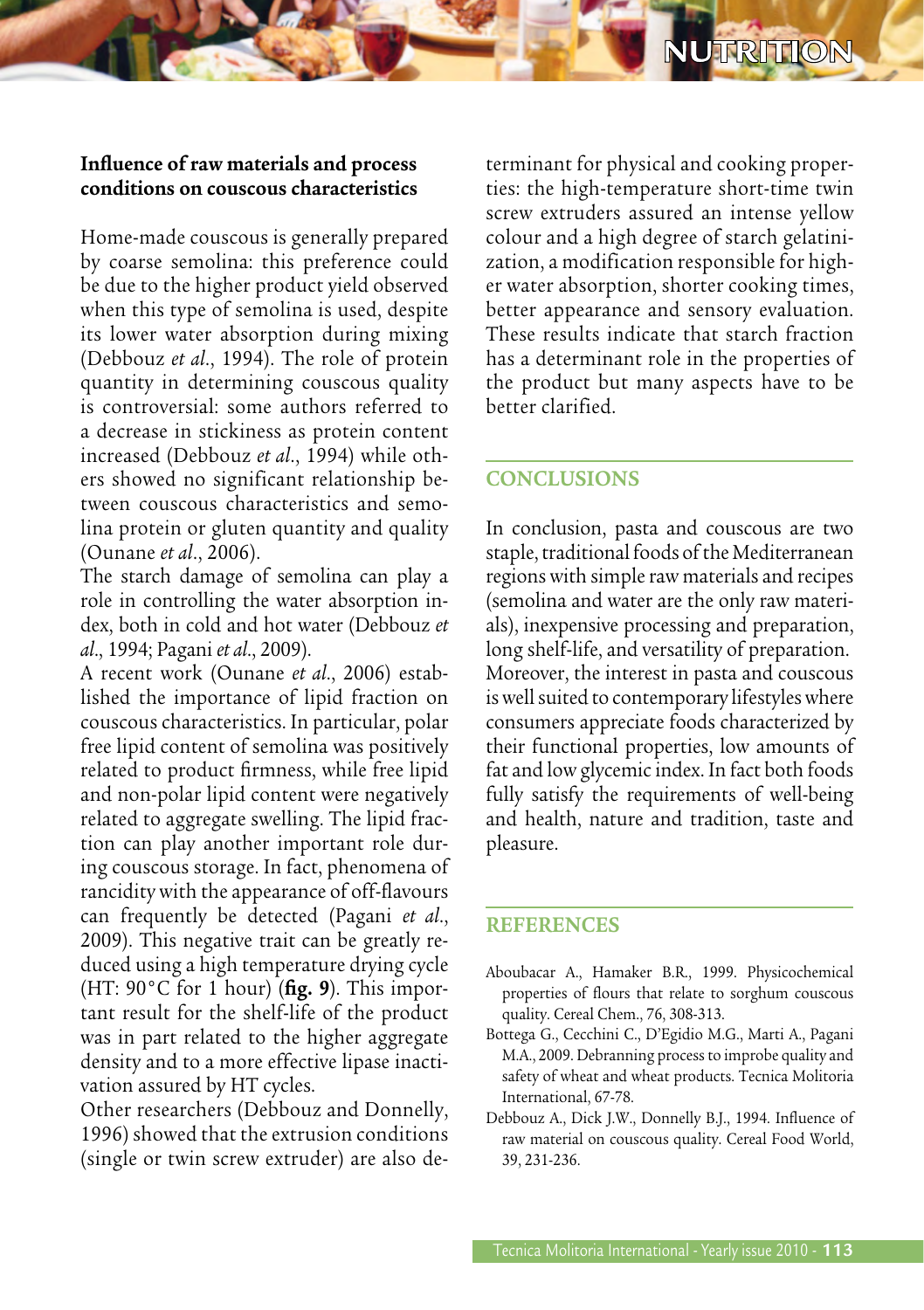## NUTRITIO

- Debbouz A., Donnelly B.J., 1996. Process effect on couscous quality. Cereal Chem., 73, 668-671.
- D'Egidio M.G., Mariani B.M., Nardi S., Novaro P., Cubadda R., 1990. Chemical and technological variables and their relationships: a predictive equation for pasta cooking quality. Cereal Chem., 67, 275-281.
- D'Egidio M.G., Nardi S., 1991. Influenza dell'essiccamento ad alte temperature sulla risposta qualitativa di varietà di grano duro. Tecnica Molitoria, 42, 429-434.
- D'Egidio M.G., Nardi S., 1996. Textural measurement of cooked spaghetti. In: "Pasta and noodle technology", J.E. Kruger, R.R. Matsuo, J.W. Dick Eds., AACC, Inc., St. Paul, MN, pp. 133-156.
- Dexter J.E., Matsuo R.R., Morgan B.C., 1981. High temperature drying: effect on spaghetti properties. J. Food Sci., 46, 1741-1746.
- Dexter J.E., Matsuo R.R., Morgan B.C., 1983. Spaghetti stickiness: Some factors influencing stickiness and relationship to other cooking quality characteristics. J. Food Sci., 48, 1545-1551, 1559.
- Dexter J.E., Wood P.J., 1996. Recent applications of debranning of wheat before milling. Trends in food Science & Technology, 71, 35-41.
- Durazzo A., Azzini E., Raguzzini A., Maiani G., Finocchiaro F., Ferrari B., Gianinetti A., Carcea M., 2009. Influence of processing on the lignans content of cereal



**Fig. 8** - Couscous agglomerate (from Pagani *et al.,* 2009)*.*



**Fig. 7** - Pilot plant for .<br>(courtesy of Fava SpA,